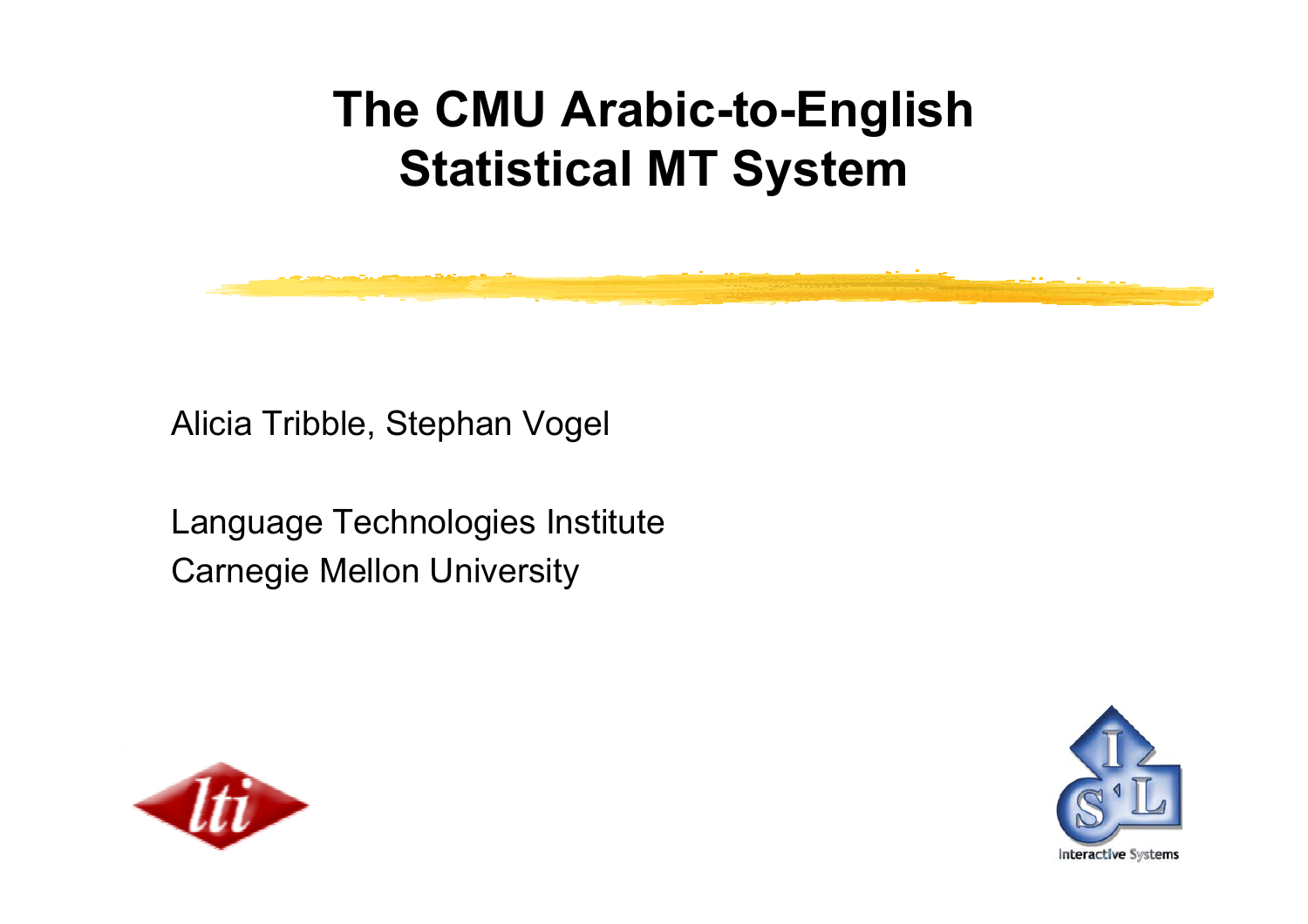## The Data

#### **O** For translation model:

- **O** UN corpus: 80 million words UN
- O Ummah
- **O** Some smaller news corpora
- For LM
	- O English side from bilingual corpus: Language model should have seen the words generated by the translation model
	- Additional data from Xinhua news

#### OGeneral preprocessing and cleaning

- OSeparate punctuation mark
- ORemove sentence pairs with large length mismatch
- O Remove sentences which have too many non-words (numbers, special characters)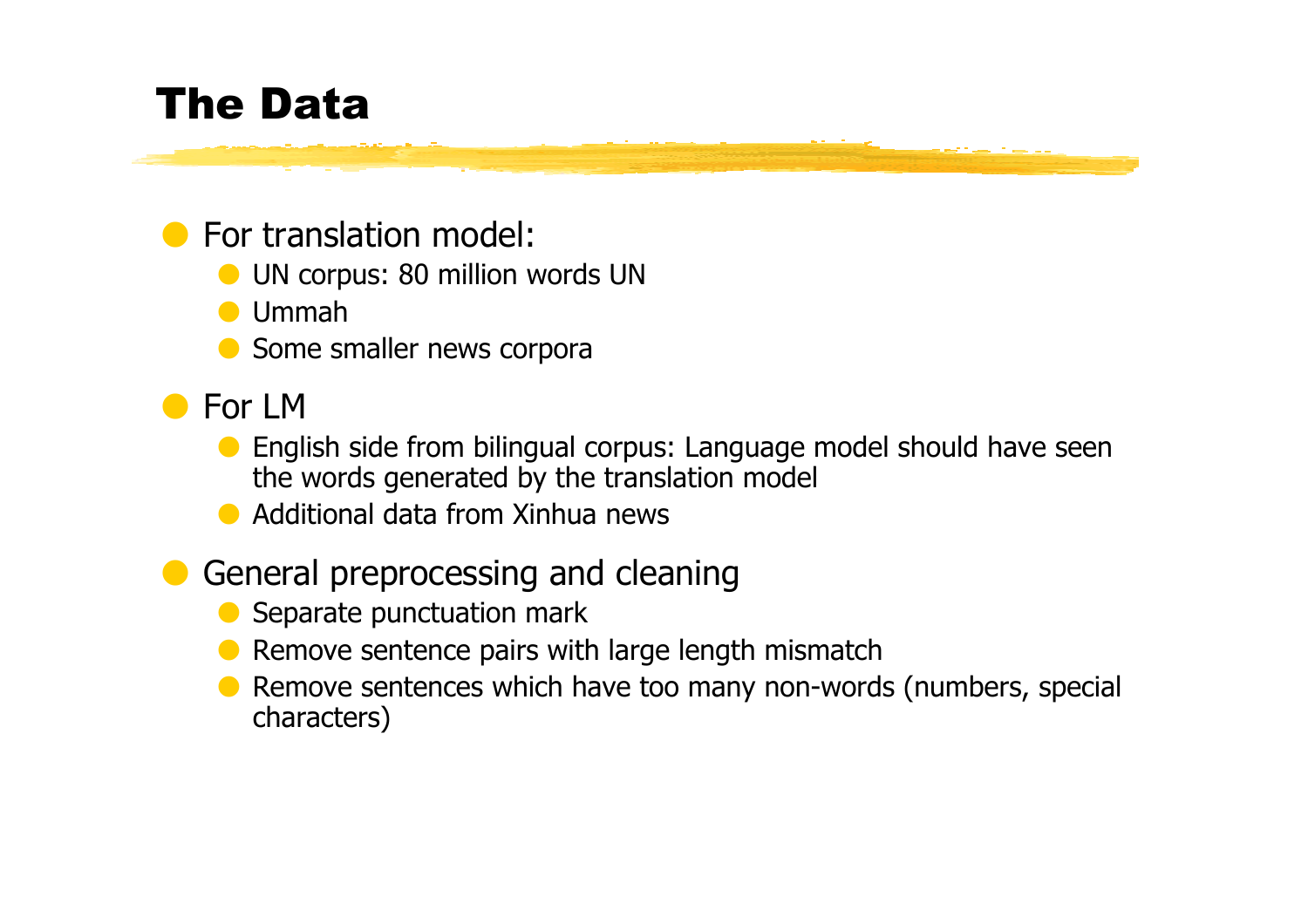## The System

OAlignment models: IBM1 and HMM, trained in both directions

#### OPhrase extraction

- **O** From Viterbi path of HMM alignment
- OIntegrated Segmentation and Alignment

#### ODecoder

- OEssentially left to right over source sentence
- OBuild translation lattice with partial translations
- OFind best path, allowing for local reordering
- OSentence length model
- OPruning: remove low-scoring hypotheses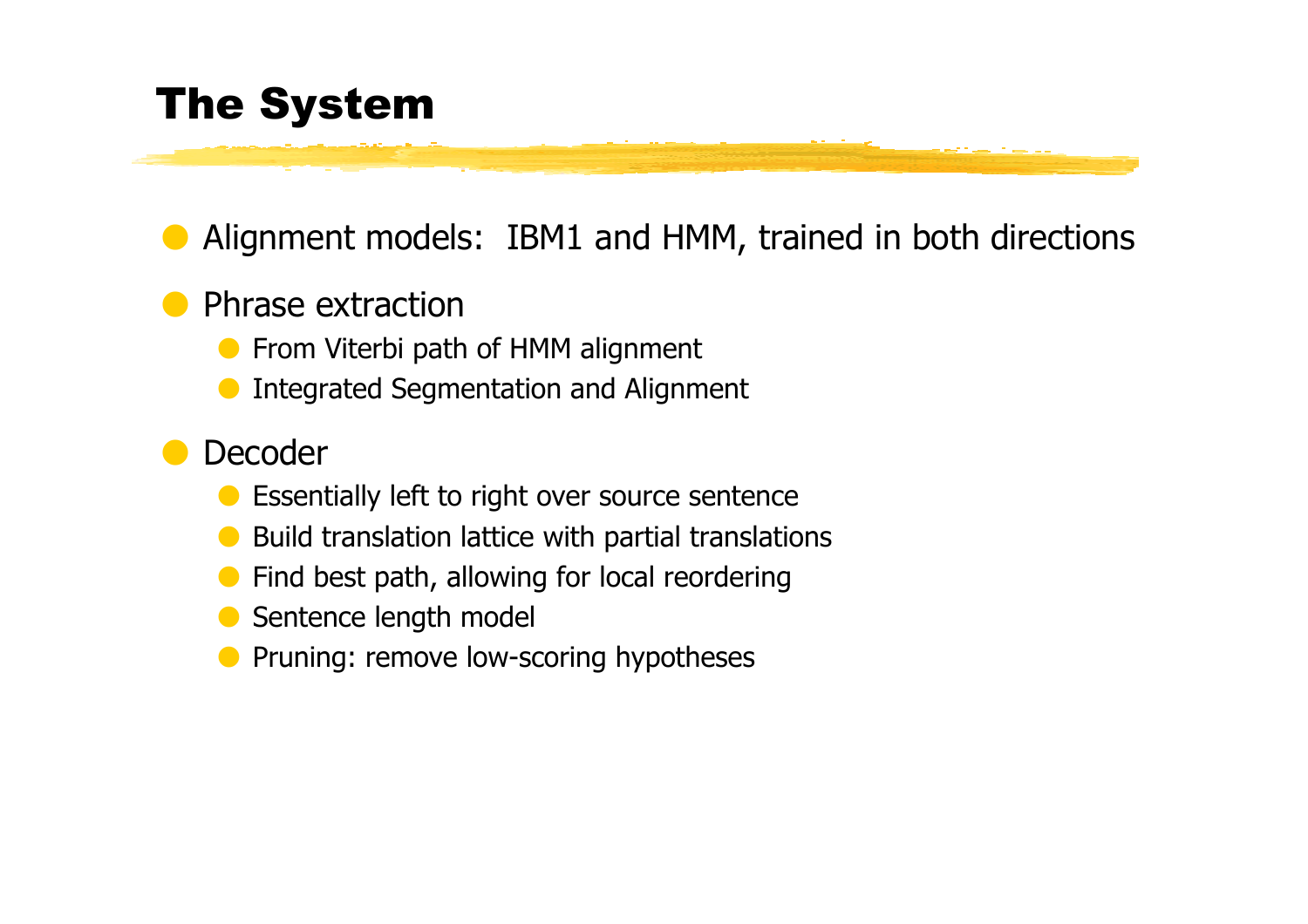### Some Results

- O Two test sets: DevTest 203 sentences, May2003
- **Baseline: monotone decoding**
- **O** RO: word reordering
- **O** SL: sentence length model

|                 | <b>DevTest</b> | <b>DevTest</b> | May 2003    |
|-----------------|----------------|----------------|-------------|
|                 | <b>NIST</b>    | Bleu4          | <b>NIST</b> |
| <b>Baseline</b> | 8.59           | 0.385          | 8.95        |
| <b>RO</b>       | 9.02           | 0.441          | 9.26        |
| $RO + SL$       | 9.24           | 0.455          |             |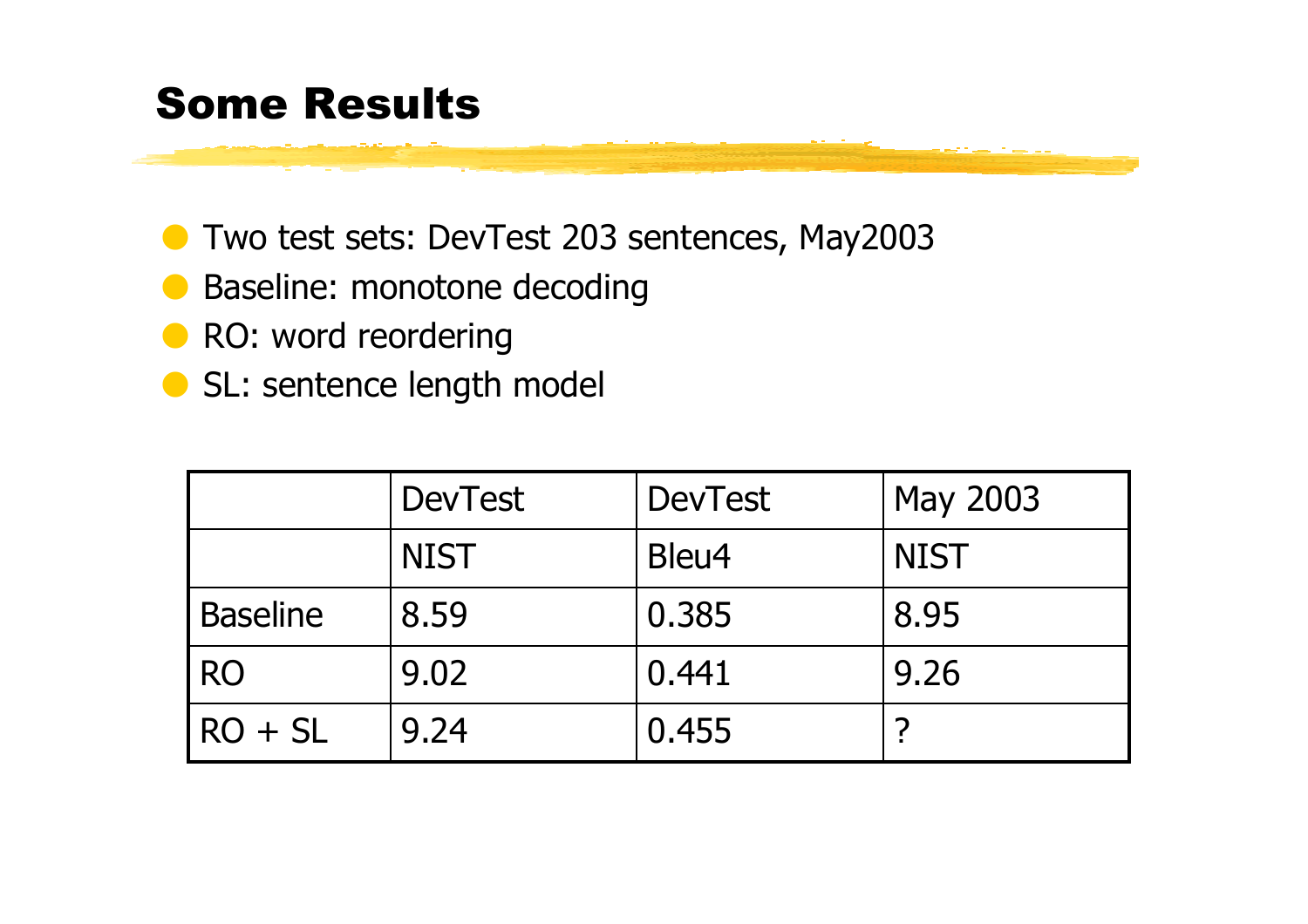### Questions

- **O** What's specific to Arabic
- OEncoding
- **O** Named Entities
- **O** Syntax and Morphology
- **O** What's needed to get further improvements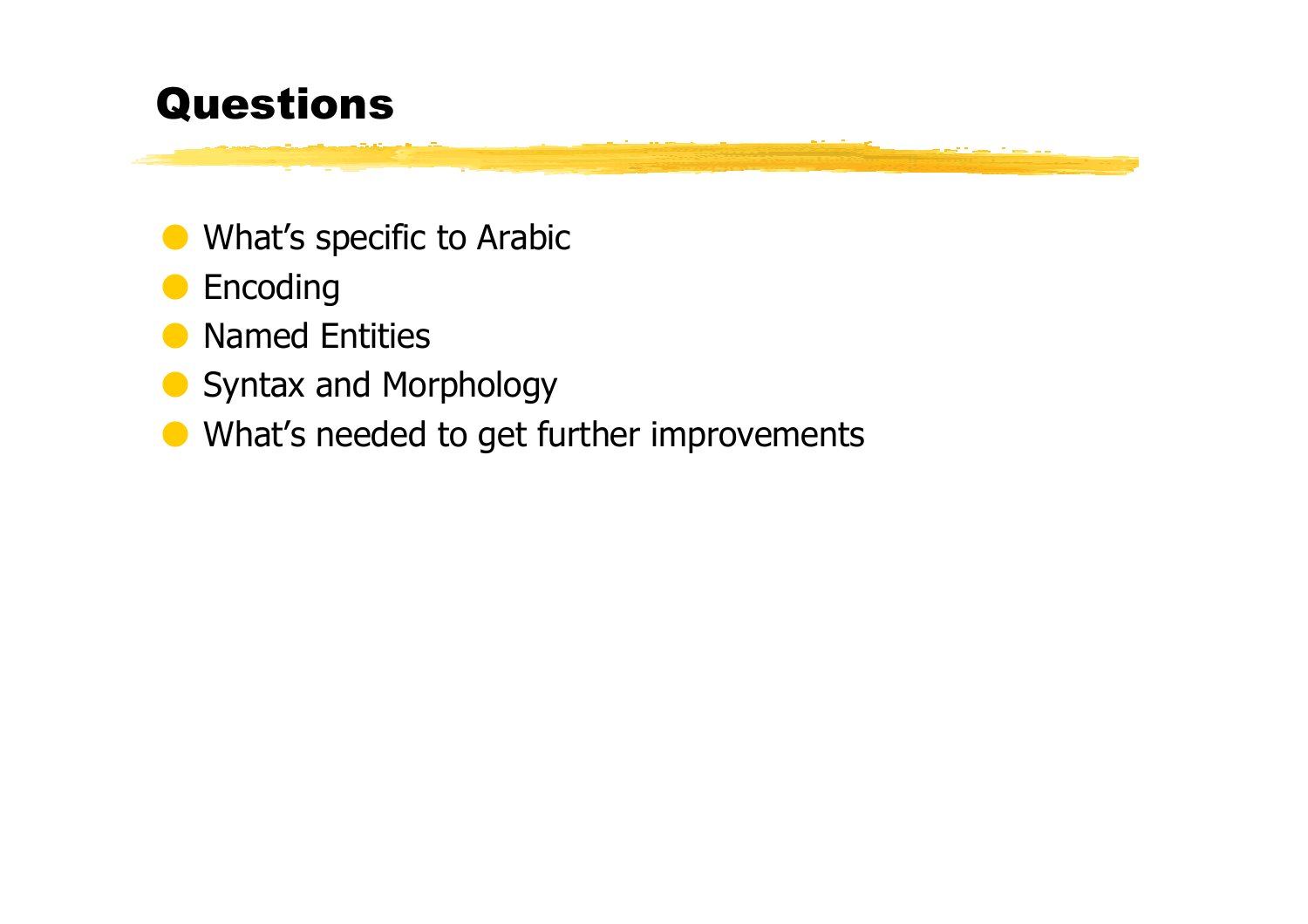### What's Specific to Arabic

#### **O** Specific to Arabic

- $\bullet$  Right to left not really an issue, as this is only display Text in file is left to right
- O Problem in UN corpus: numbers (Latin characters) sometimes in the wrong direction, eg. 1997 -> 7991
- O Data not in vocalized form
	- **O** Vocalization not really studied
	- $\bullet$  Ambiguity can be handled by statistical systems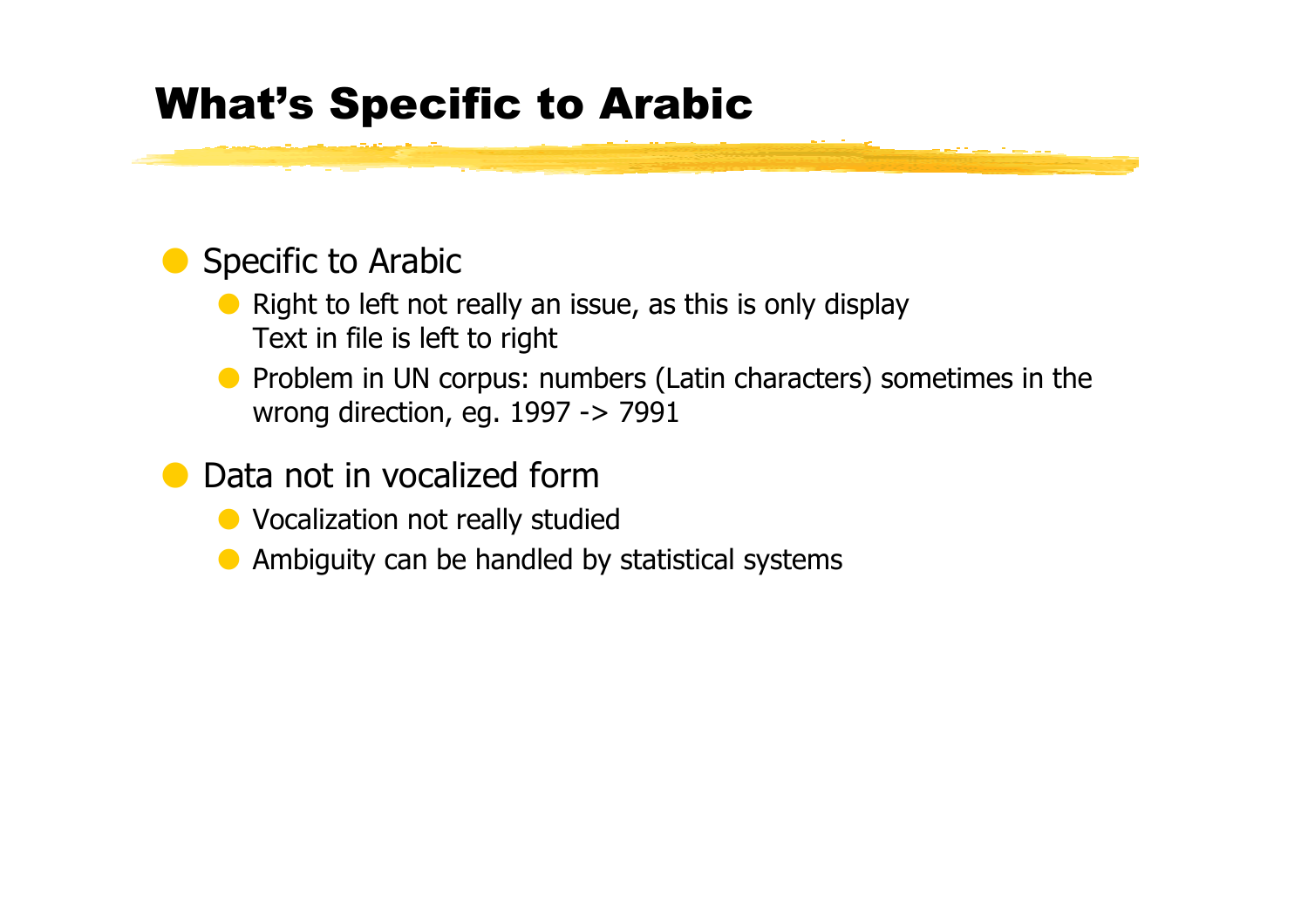## Encoding and Vocalization

#### OEncoding

O Different encodings: Unicode, UTF-8, CP-1256, romanized forms not too bad, definitely not as bad as Hindi;-)

- O Needed to convert, e.g. training and testing data in different encodings
- **O** Not all conversion are loss-less
- O Used romanized form for processing
- **O** Converted all data using 'Darwish' transliteration
	- Several characters (ya, allef, hamzda) are collapsed into two classes
	- OConversion not completely reversible
- O Effect of Normalization
	- $\bullet$  Reduction in vocabulary:  $\sim$ 5%
	- Reduction of singletons: >10%
	- $\bullet$  Reduction of 3-gram perplexity:  $\sim$ 5%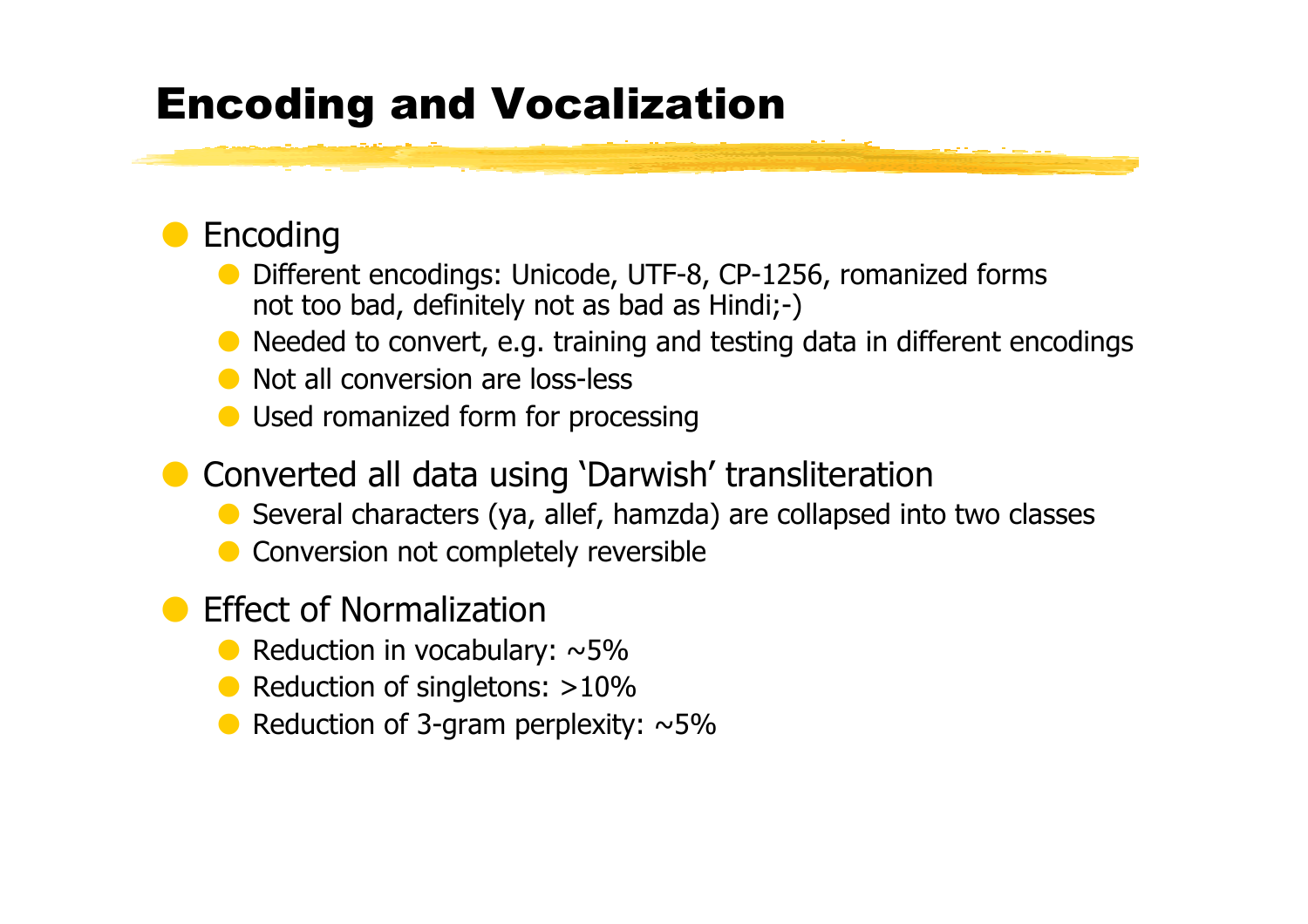## Named Entities

- O NEs resulted in small but significant improvement in translation quality in the Chinese-English system
- **O** In Chinese: unknown words are splitted into single characters which are then translated as individual words
- O In Arabic no segmentation issues -> damage less severe
- **O** NEs not used so far for Arabic, but started to work on it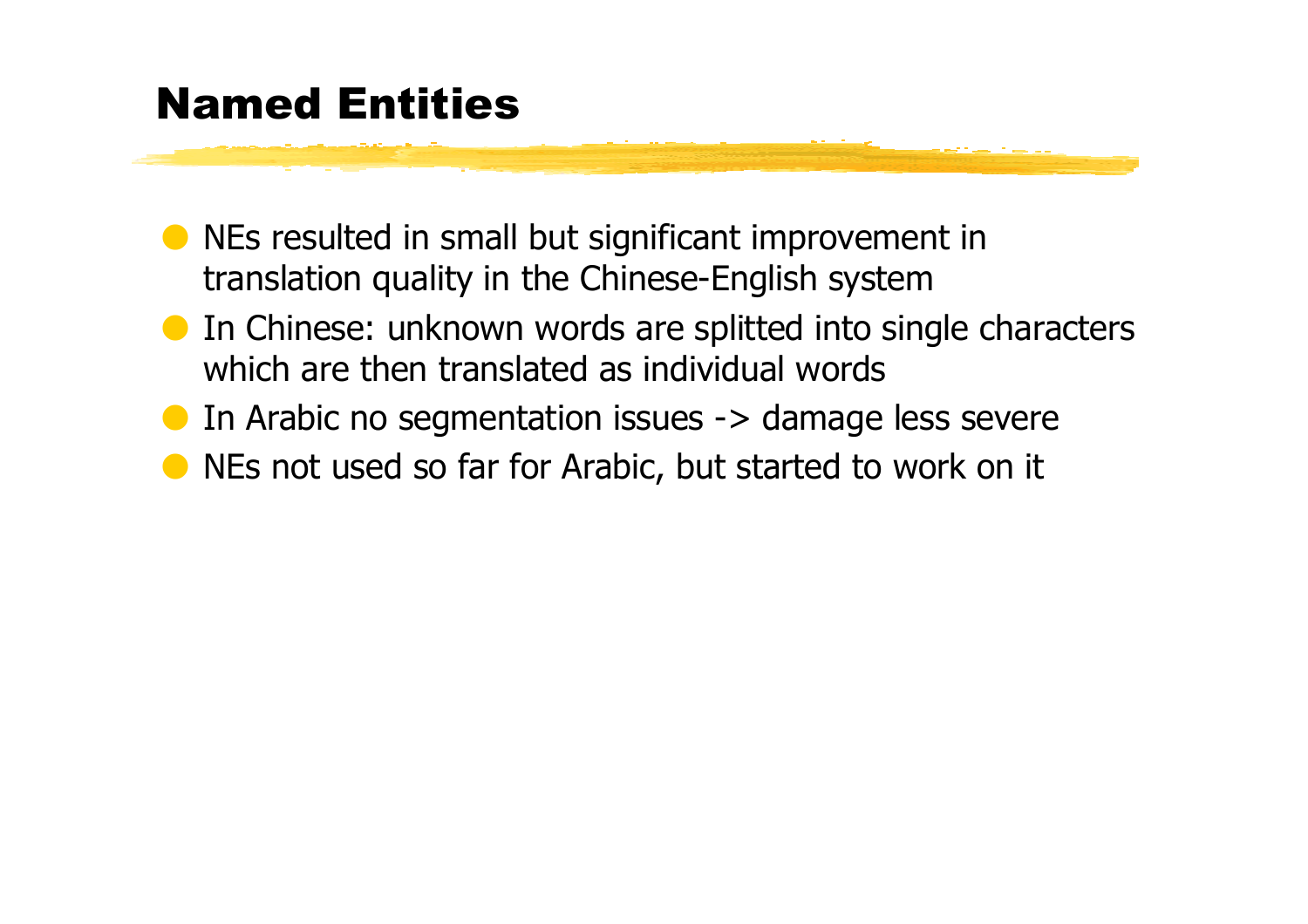## Language-Specific Issues for Arabic MT

O Syntactic issues: Error analysis revealed two common syntactic errors

OVerb-Noun reordering

OSubject-Verb reordering

OMorphology issues: Problems specific to AR morphology

- OBased on Darwish transliteration
- OBased on Buckwalter transliteration
- **O** Poor Man's morphology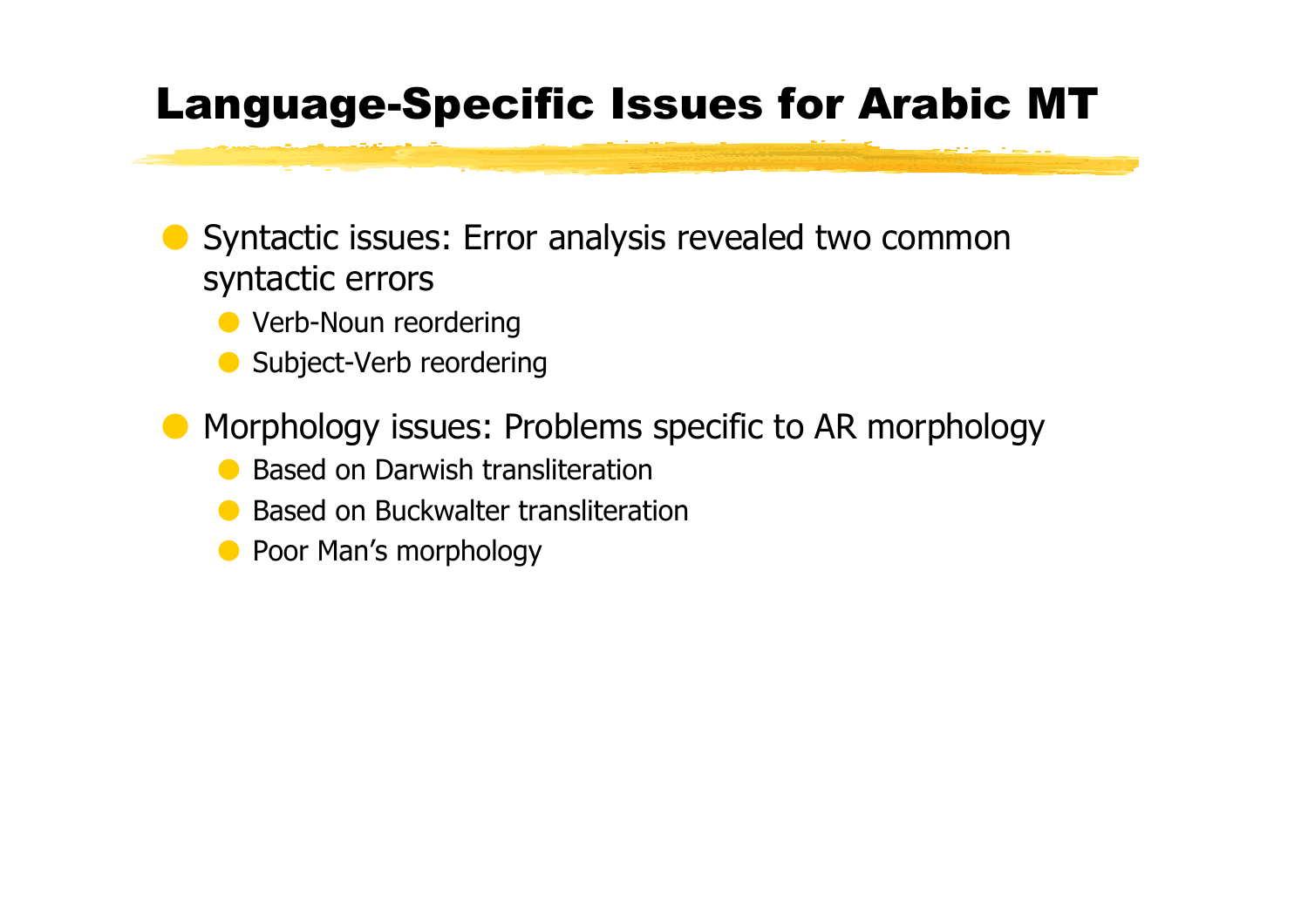## Syntax Issues: Adjective-Noun reordering

- O Adjectives and nouns are frequently reordered between Arabic and English
- O Example: EN: 'big green chair' AR: 'chair green big'
- O Experiment: identify noun-adjective sequences in AR and reorder them in preprocessing step
	- O Problem: Often long sequences, e.g. N N Adj Adj N Adj N N
	- **O** Result: no improvement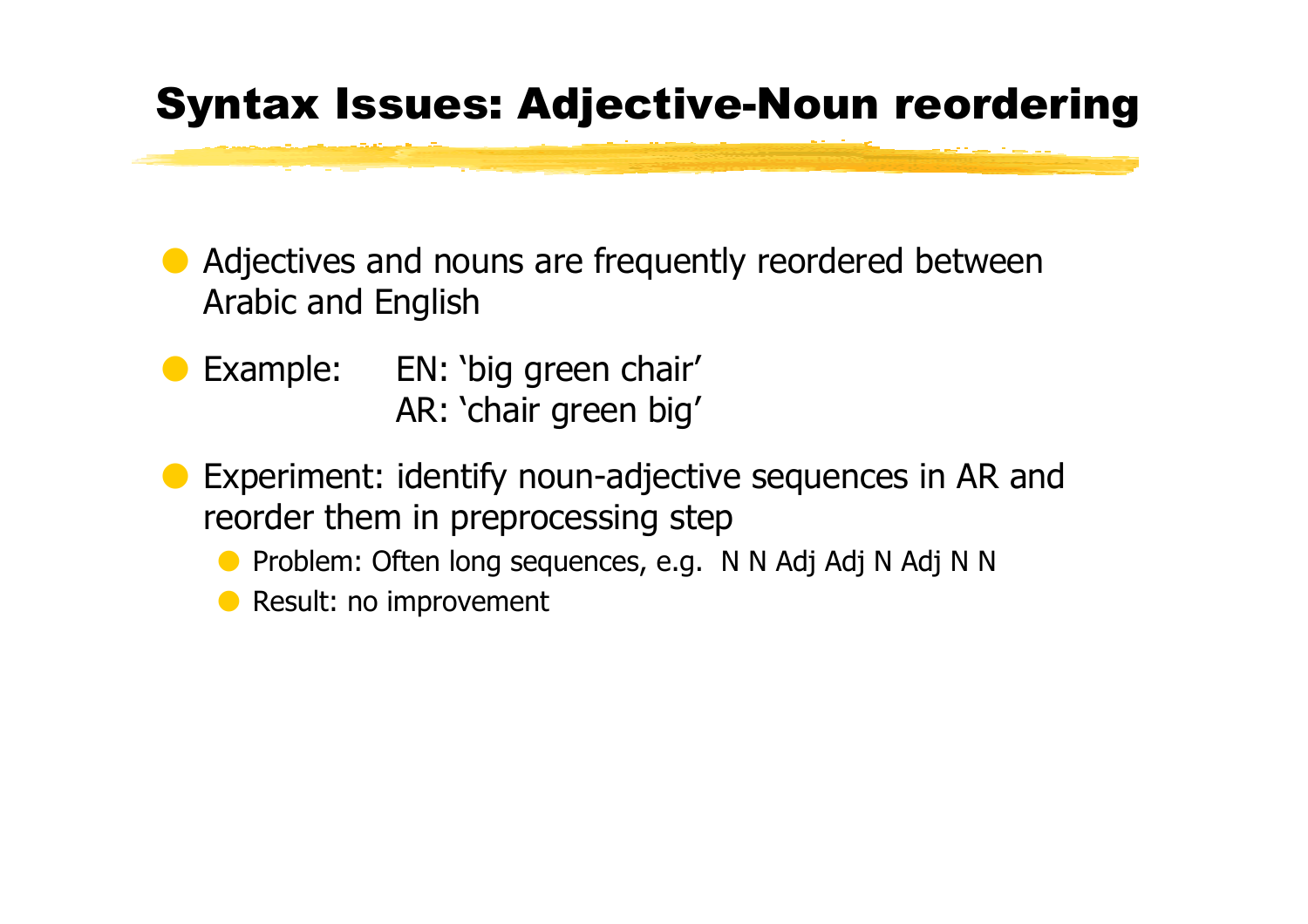## Syntax Issues: Subject-Noun reordering

- O AR: main verb at the beginning of the sentence followed by its subject
- **O** EN: order prefers to have the subject precede the verb
- O Example: EN: 'the President visited Egypt' AR: 'Visited Egypt the President'
- O Experiment: identify verbs at the beginning of the AR sentence and move them to a position following the first noun
	- **O** No full parsing
	- ODone as preprocessing on the Arabic side
	- **O** Result: no effect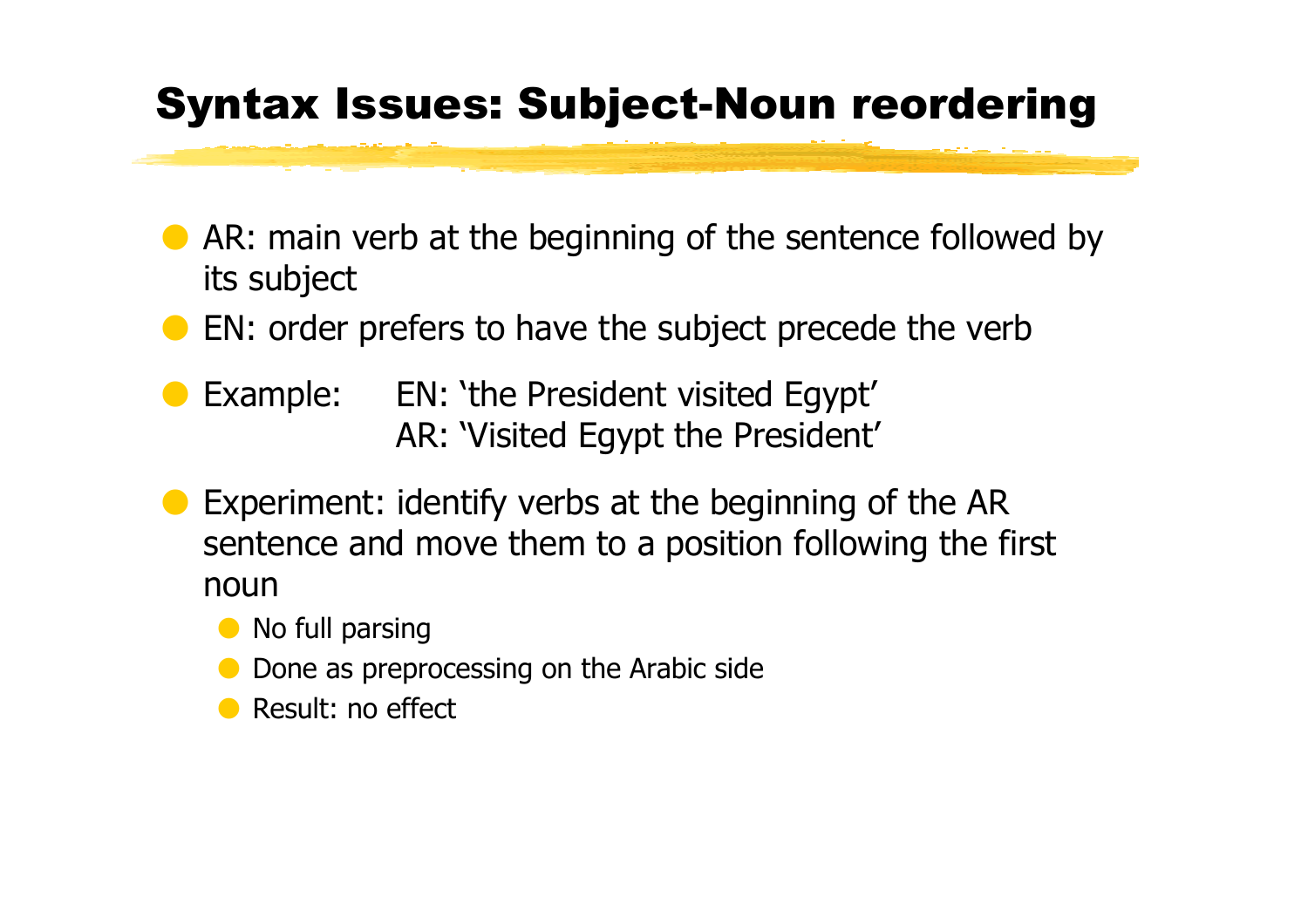## Morphology Issues

#### OStructural mismatch between English and Arabic

- **•** Arabic has richer morphology
- OTypes Ar-En:  $\sim$ 2.2 : 1
- OTokens Ar-Fn:  $\sim$  0.9:1

Tried two different tools for morphological analysis:

#### **O** Buckwalter analyzer

- O http://www.xrce.xerox.com / competencies/content-analysis/arabic/info/buckwalter-about.html
- **O** 1-1 Transliteration scheme for Arabic characters
- **O** Darwish analyzer
	- O www.cs.umd.edu/Library/TRs/CS-TR-4326/CS-TR-4326.pdf
	- O Several characters (ya, alef, hamza) are collapsed into two classes with one character representative each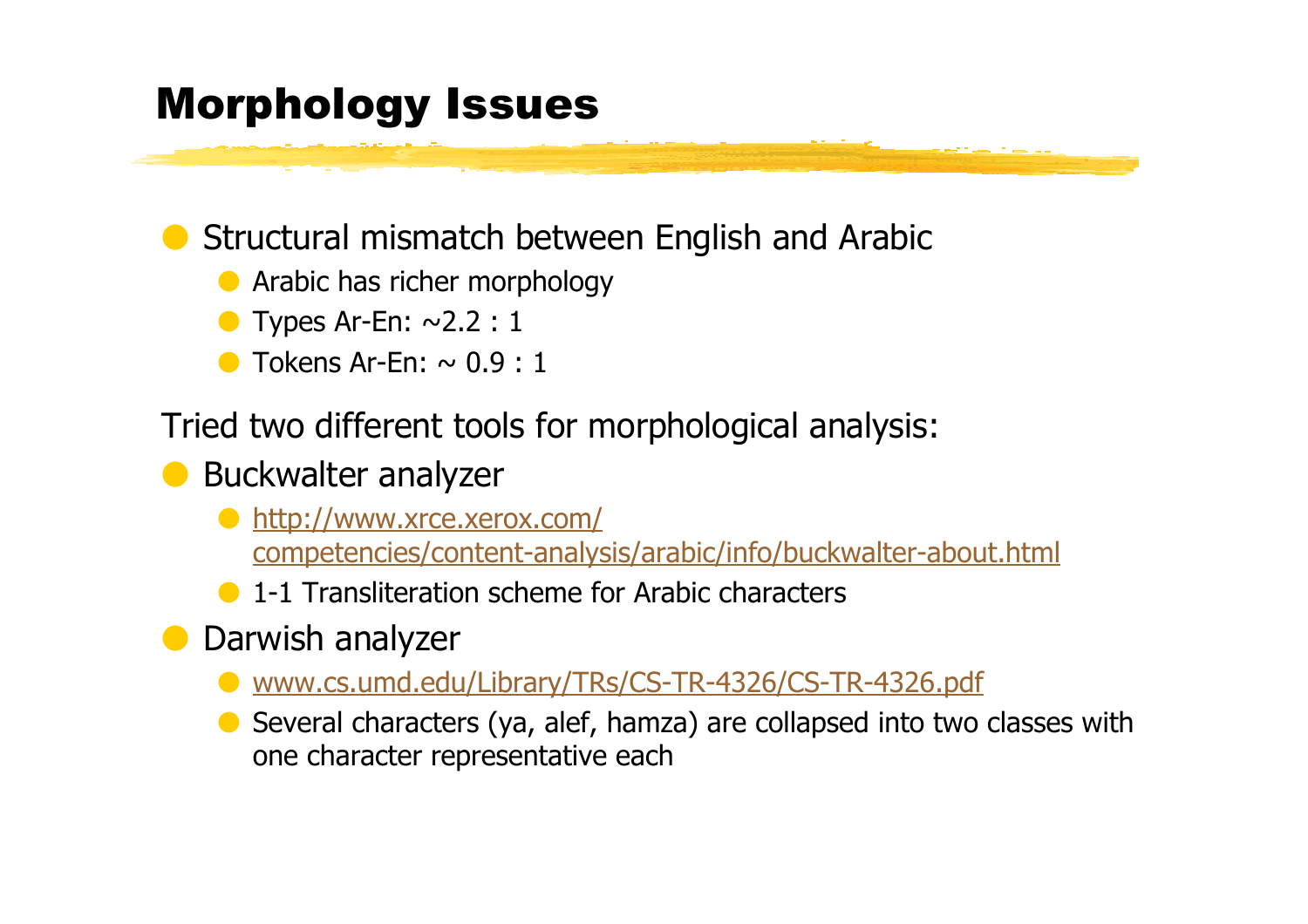### Morphology with Darwish Transliteration

- O Addressed the compositional part of AR morphology since this contributes to the structural mismatch between AR and EN
- OGoal was to get better word-level alignment
- OToolkit comes with a stemmer
- OCreated modified version for separating instead of removing affixes
- O Experiment 1: Trained on stemmed data
	- OArabic types reduced by  $\sim 60\%$ , nearly matching number of English types
	- OBut loosing discriminative power
- O Experiment 2: Trained on affix-separated data
	- ONumber of tokens increased
	- OMismatch in tokens much larger
- O Result: Doing morphology monolingually can even increase structural mismatch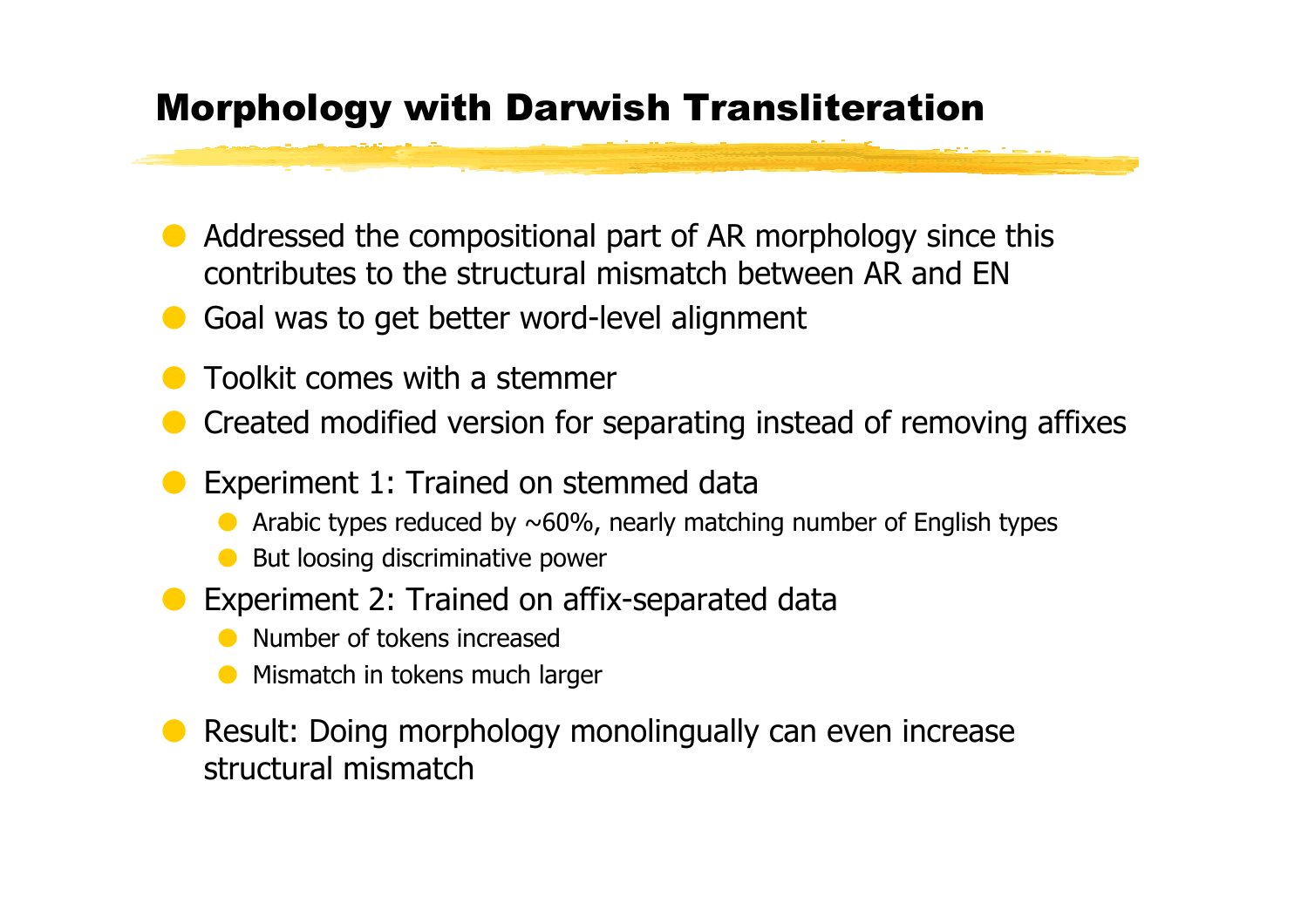### Morphology with Buckwalter Transliteration

#### OFocused on DET and CONJ prefixes:

- O AR: 'the', 'and' frequently attached to nouns and adjectives
- OEN: always separate
- O Different spitting strategies:
	- OLoosest: Use all prefixes and split even if remaining word is not a stem
	- O More conservative: Use only prefixes classified as DET or CONJ
	- O Most conservative: Full analysis, split only can be analyzed as a DET or CONJ prefix plus legitimate stem
- OExperiments: train on each kind of split data
- OResult: All set-ups gave lower scores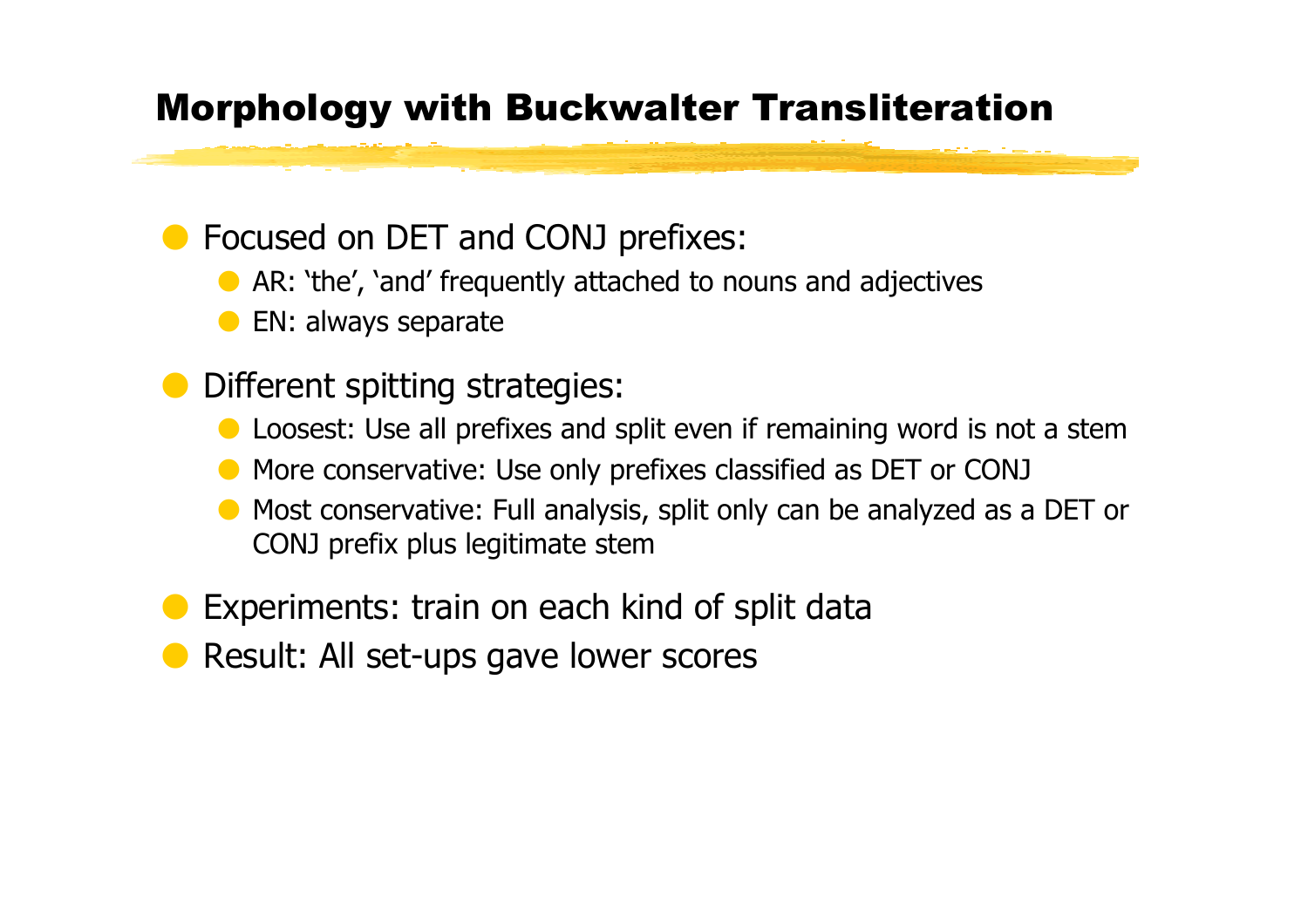## Poor Man's Morphology

- **O** List of pre- and suffixes compiled by native speaker
- **O** Only for unknown words
	- **•** Remove more and more pre- and suffixes
	- $\bullet$  Stop when stripped word is in trained lexicon
- **O** Typically: 1/2 to 2/3 of the unknown words can be mapped to known words
- **O** Translation not always correct, therefore overall improvement limited
- O Result: this has so far been (for us) the only morphological processing which gave a small improvement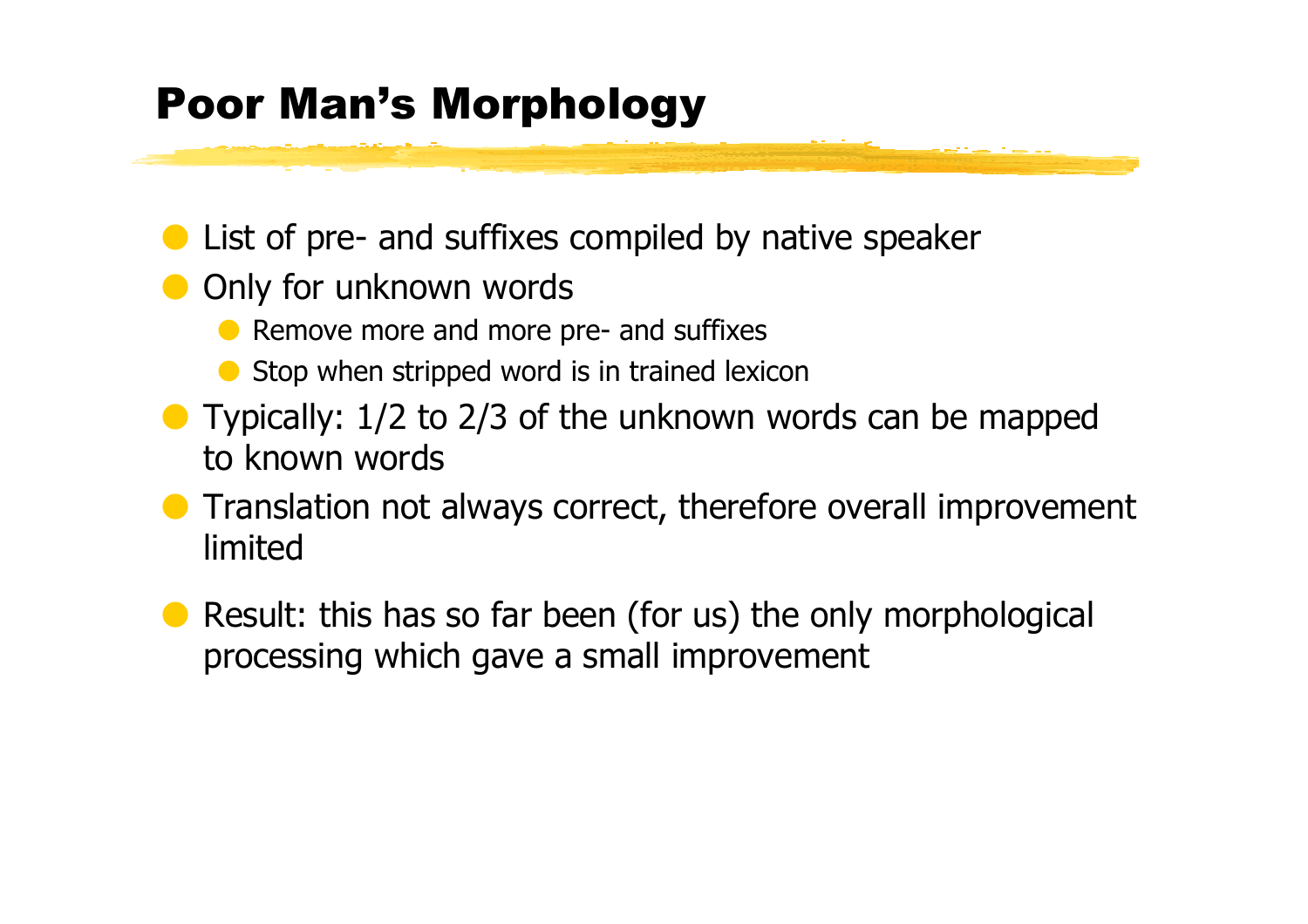#### Experience with Morphology and Syntax

- O Initial experiments with full morphological analysis did not give an improvement
- **O** Most words are seen in large corpus
	- $\bullet$  Unknown words:  $\,< 5\%$  tokens,  $\,< 10\%$  types
	- OSimple prefix splitting reduced to half
- **O** Phrase translation captures some of the agreement information
- **O** Local word reordering in the decoder reduces word order problems
- O We still believe that morphology could give an additional improvement